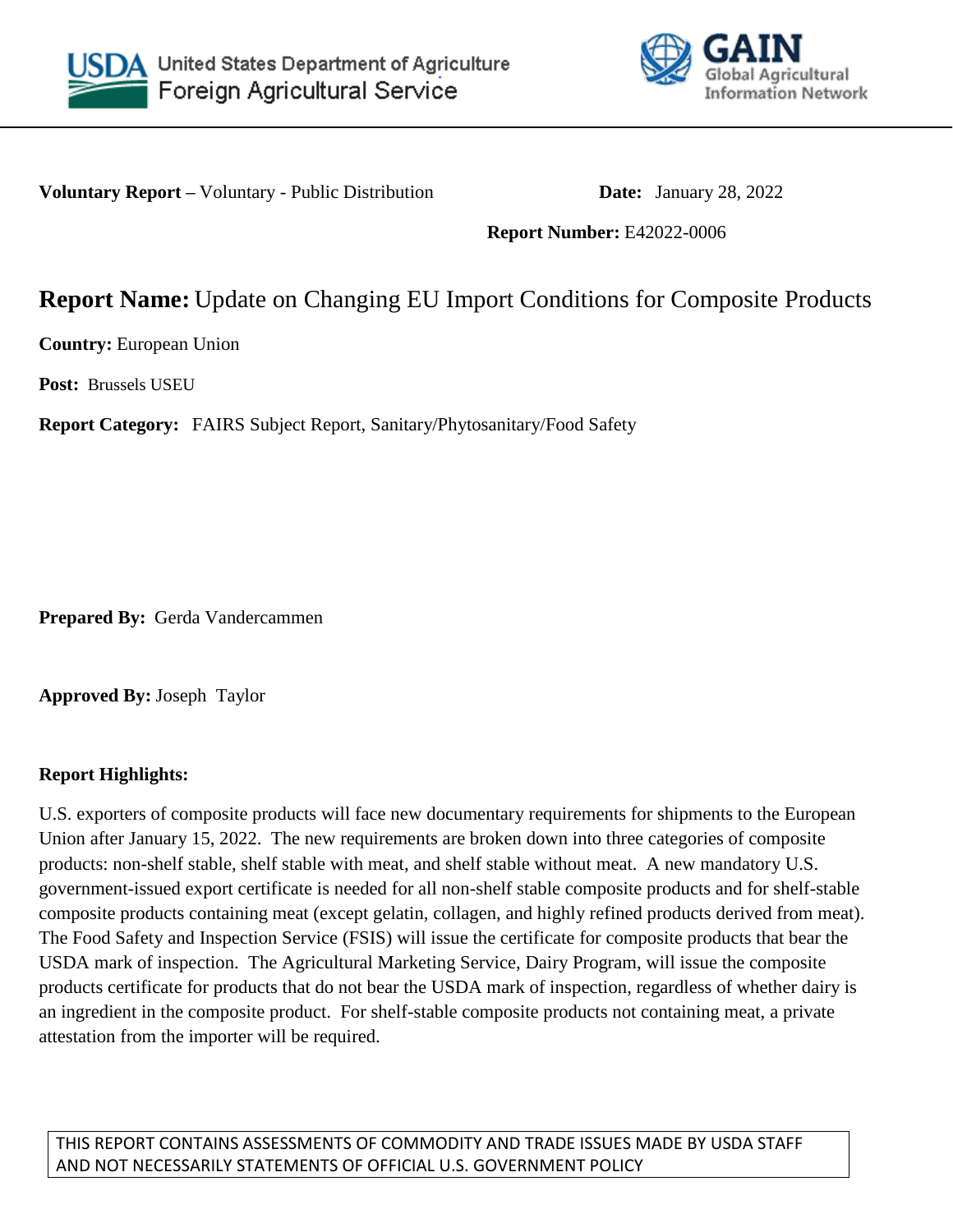#### **Acknowledgement**

This report was prepared with contributions from multiple U.S. Government agencies, including the Foreign Agricultural Service (FAS), the Agricultural Marketing Service (AMS), the Food Safety and Inspection Service (FSIS), and the U.S. Food and Drug Administration (FDA).

#### **Executive Summary**

The EU defines composite products as "food containing both products of plant origin and products of processed animal origin" which can include any combination of meat, dairy, and egg components in the final product. Composite products include a wide variety of products, including cheesecakes, high protein food supplements, pizza, and some condiments. Following changes in several related pieces of [EU legislation,](https://apps.fas.usda.gov/newgainapi/api/Report/DownloadReportByFileName?fileName=Changing%20EU%20Import%20Conditions%20for%20Composite%20Products_Brussels%20USEU_European%20Union_04-07-2021) the import requirements on these products have changed. Previously, import requirements were based on the quantities of animal origin ingredients expressed as a percentage of the composite product. Now, the import requirements are based on the "risk" linked to the composite product regardless of the amount of animal ingredients in the final product. The EU defines "risk" based on the three categories of composite products (non-shelf stable, shelf stable with meat and shelf stable without meat). As a result, beginning on January 15, 2022: 1) Non-shelf stable composite products and shelf stable products containing meat will require a U.S. Government-issued certificate; and, 2) shelf stable products without meat will require a private attestation with the qualifications and title of the importer.

## **The New System in a Nutshell**

 $\overline{\phantom{a}}$ 

The new regulations on the entry of composite products establish three categories of composite products: (1) non-shelf stable composite products, (2) shelf stable composite products that contain meat ingredients and (3) shelf stable composite products that do not contain meat ingredients.<sup>1</sup> Articles 12-14 of Commission Delegating Regulation (EU[\) 2019/625](https://eur-lex.europa.eu/legal-content/EN/TXT/?uri=CELEX%3A02019R0625-20210428) lay out the different entry requirements for each of these three categories. The model certificates can be found in [Commission Implementing](https://eur-lex.europa.eu/legal-content/EN/TXT/?uri=CELEX%3A02020R2235-20220107&qid=1643191401101)  [Regulation \(EU\) 2020/2235](https://eur-lex.europa.eu/legal-content/EN/TXT/?uri=CELEX%3A02020R2235-20220107&qid=1643191401101) (with further updates foresee[n in Commission Implementing Regulation](https://eur-lex.europa.eu/legal-content/EN/TXT/?uri=CELEX%3A32022R0036&qid=1643191571225)  [\(EU\) 2022/36](https://eur-lex.europa.eu/legal-content/EN/TXT/?uri=CELEX%3A32022R0036&qid=1643191571225)) in Chapter 50 for composite products and Chapter 52 for Transiting Composite Products. For all three categories of composite products, all ingredients of animal origin must be sourced from [EU-approved establishments.](https://webgate.ec.europa.eu/tracesnt/directory/publication/establishment/index#!/search?sort=country.translation) The Regulation includes a list of HS codes of the products that fall within its scope.

The EU will require a U.S. Government-issued composite product certificate for all non-shelf stable products (category 1) and for shelf stable composite products with a meat ingredient (category 2). For shelf stable products not containing meat (category 3), a private attestation will be required confirming that the

 $1$  Please note: collagen, gelatin, and highly-refined products derived from meat are not considered "meat products" for these categories.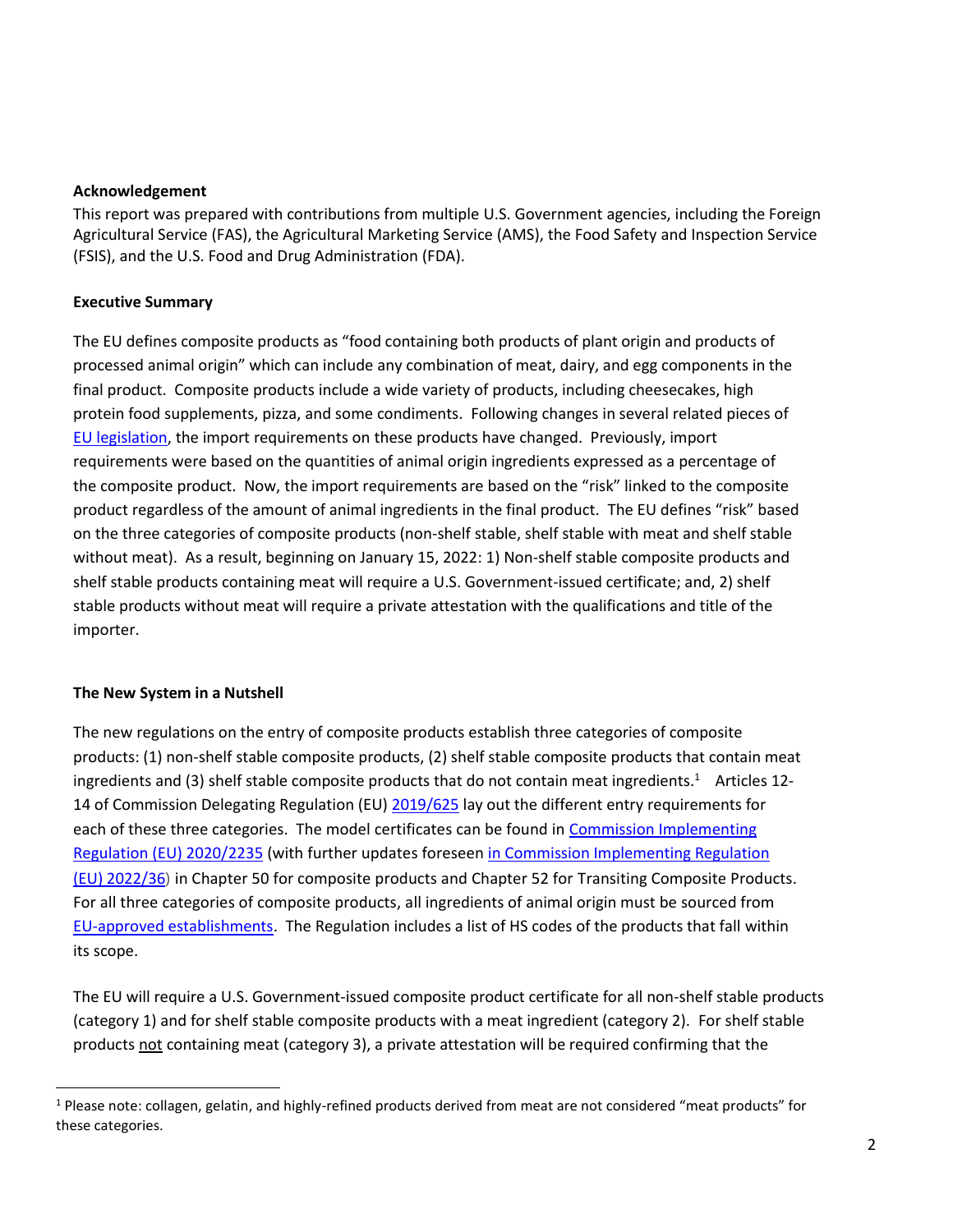consignments comply with the applicable requirements. Provided the public and animal health risk is considered minimal, a subset of category 3 products will be exempted from border checks. For these products, the importing food business operator will still have to provide the private attestation. [Commission](https://eur-lex.europa.eu/legal-content/EN/TXT/?uri=CELEX%3A32021R0630&qid=1643194743027)  [Delegated Regulation \(EU\) 2021/630](https://eur-lex.europa.eu/legal-content/EN/TXT/?uri=CELEX%3A32021R0630&qid=1643194743027) lists the exempt products. Examples of products on this list are food supplements, cakes, pasta, and confectionery items.

# **Background: Does my composite product need a certificate from a certification agency?**

The EU defines composite products as "food containing both products of plant origin and products of processed animal origin" which can include any combination of meat, dairy, egg components in the final product. Figure 1 below provides a flow chart to assist in determining if a food product is a composite product, and if the composite product requires a certificate issued by a regulatory agency.

# **Figure 1: Determination of a Composite Product**



If a composite product is shelf stable and does NOT contain meat, the product is eligible to enter the EU market through use of the Private Attestation form provided in Annex V o[f Commission Implementing Regulation \(EU\)](https://eur-lex.europa.eu/legal-content/EN/TXT/?uri=CELEX%3A02020R2235-20220107&qid=1643191401101)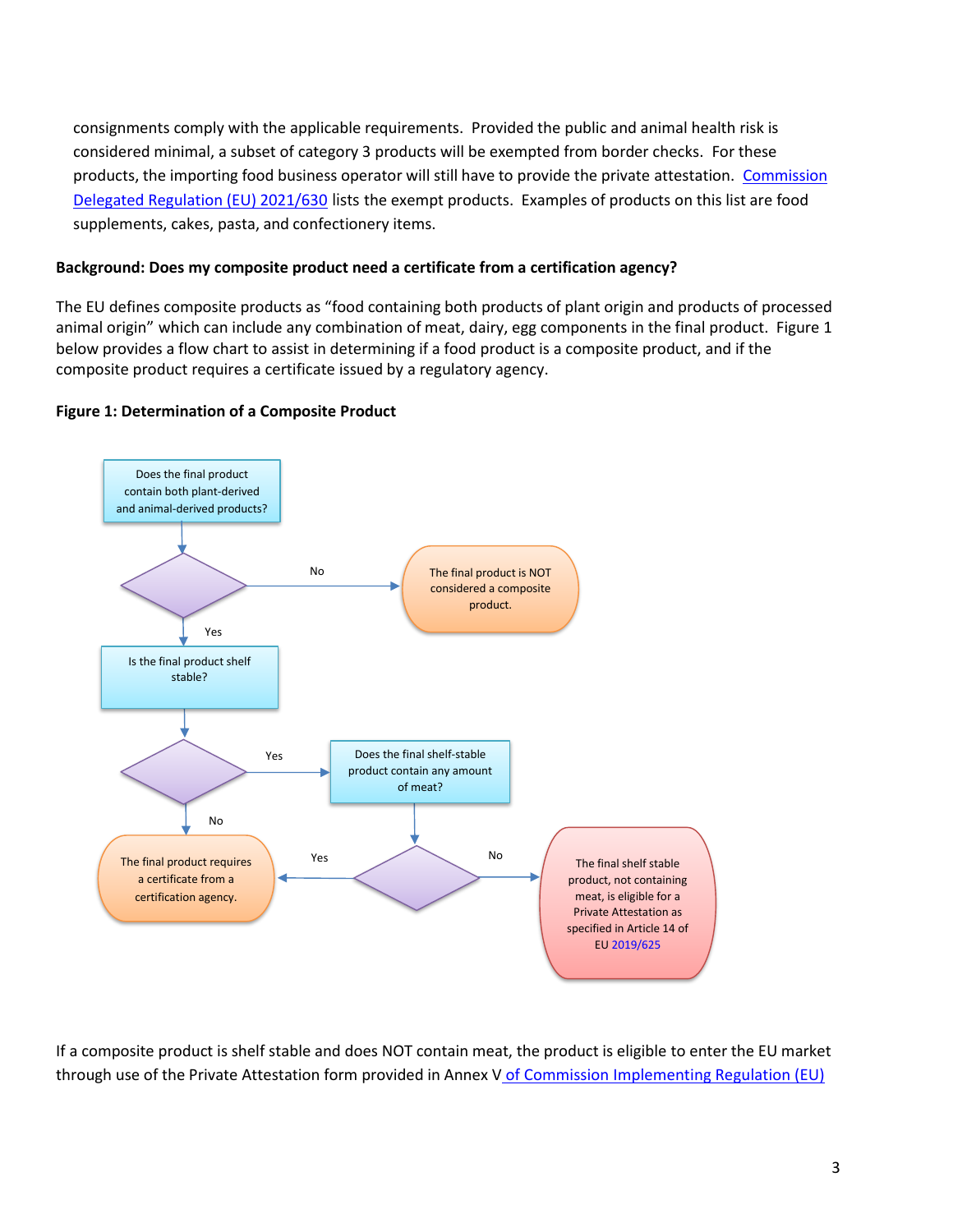[2020/2235.](https://eur-lex.europa.eu/legal-content/EN/TXT/?uri=CELEX%3A02020R2235-20220107&qid=1643191401101) Importers of shelf-stable composite products NOT containing meat should complete the Private Attestation form in coordination with exporters.

A composite product certificate from a regulatory agency is required if:

- 1. A shelf-stable composite product contains meat, or
- 2. The composite product is NOT shelf stable.

## **Which agency provides a certificate for my composite product?**

The Food Safety and Inspection Service (FSIS) will issue certificates for composite products that are manufactured in a facility regulated by FSIS and bear the USDA mark of inspection.

The Agricultural Marketing Service (AMS) Dairy Program will issue certificates for composite products that do not bear the USDA mark of inspection (regardless of whether dairy is an ingredient in the composite product).

## **Figure 2: Determination of Certification Agency**

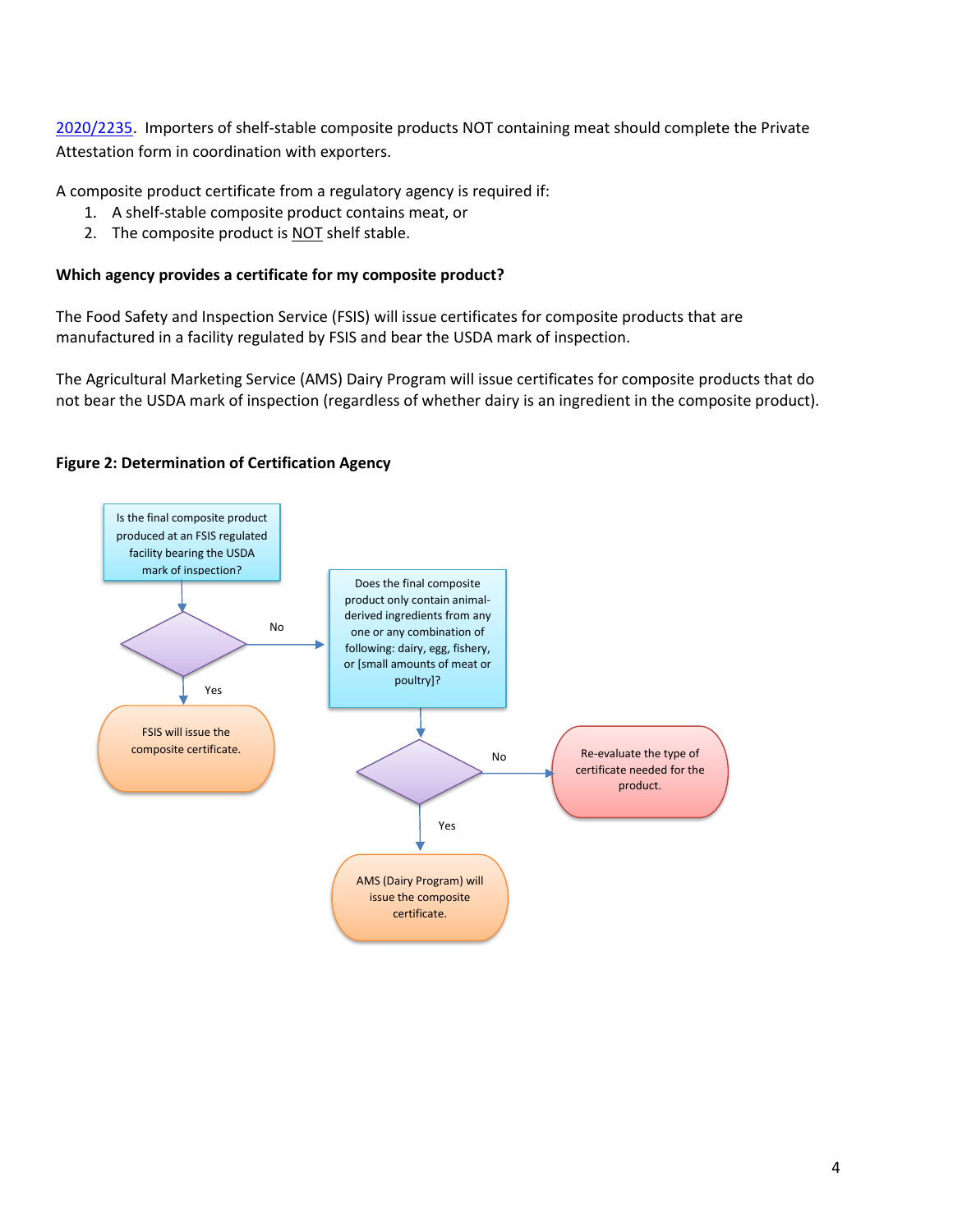# **What information do I need to include for a composite product certificate produced at an FSIS-regulated facility?**

- All animal-derived ingredients must be sourced from EU listed/approved facilities and the EU approval number must be provided when applying for a certificate.
- All dairy ingredients must be accompanied with a Certificate of Conformance as described in the AMS Dairy Program's Export Verification Program (EVP) for the EU.
- The composite product certificate is available a[t FSIS Export Library \(EU Requirements\).](https://www.fsis.usda.gov/inspection/import-export/import-export-library/european-union)

# **What information do I need to include for a composite product certificate from AMS (Dairy Program)? This section is applicable for the Chapter 50 Composite Product certificate for products intended for consumption within the EU.**

# Composite product manufacturer

Composite product manufacturers are not required to be on an EU approved list; however, composite product manufacturers are required to be registered with the competent authority. If a composite product manufacturer is on an EU list, provide the EU-listed number to identify the facility. If a composite product manufacturer is not on an EU list, provide the FDA Establishment Identifier (FEI) number to identify the facility.

# Animal-derived ingredients

Each animal-derived ingredient in a composite product is required to be sourced from an EU-listed facility. Please check the EU's "[IMSOC TRACES Establishment Lists](https://webgate.ec.europa.eu/tracesnt/directory/publication/establishment/index#!/search?sort=country.translation)" website to ensure U.S. facilities are properly listed. Additionally, if a foreign-sourced animal-derived ingredient is used, check the appropriate country's list to be certain the facility is EU listed. All sources of animal-derived products must be EU-listed and the EU number must be provided, regardless of the country of origin. If multiple facilities provided animal-derived ingredients, all facilities must be identified with their EU number. Special note for any foreign-sourced animal-derived ingredients: In addition to providing the facility EU number, exporters must also identify the country of origin, facility name, city, region (state), date the number was obtained from the EU facility list website, and a copy of the EU facility list identifying the ingredient supplier(s).

- Dairy ingredients must be identified with the EU-approved establishment number for each ingredient. Additionally, a Certificate of Conformance as described in the AMS Dairy Program's [Export Verification](https://www.ams.usda.gov/services/imports-exports/dairy-exports/eu-dairy-exports)  [Program](https://www.ams.usda.gov/services/imports-exports/dairy-exports/eu-dairy-exports) must be provided.
- Egg ingredients must be identified with the EU-approved establishment number for each ingredient. Special note on composite products containing egg: Composite product manufacturers utilizing egg products as an ingredient must participate in the AMS Processed Egg and [Egg Products Verification](https://www.ams.usda.gov/services/imports-exports/further-processed-egg-products-verification-program)  [Program](https://www.ams.usda.gov/services/imports-exports/further-processed-egg-products-verification-program) to be eligible for an EU Composite Product Certificate.
- Fishery product ingredients must be identified with the EU-approved establishment number for each ingredient.
- Meat or poultry ingredients must be identified with the EU-approved establishment number for each ingredient, along with the species, treatment, and country of origin of the product. Additionally, to ensure the meat or poultry ingredient(s) meet specific EU requirements, a copy of the EU Health Mark for the meat or poultry ingredient(s) and their applicable production codes must be provided. This information will support that the meat or poultry ingredient(s) participate in the applicable EU EVPs such as the Non-Hormone Treated Cattle (NHTC) Program: Beef and Veal, the Pork for the European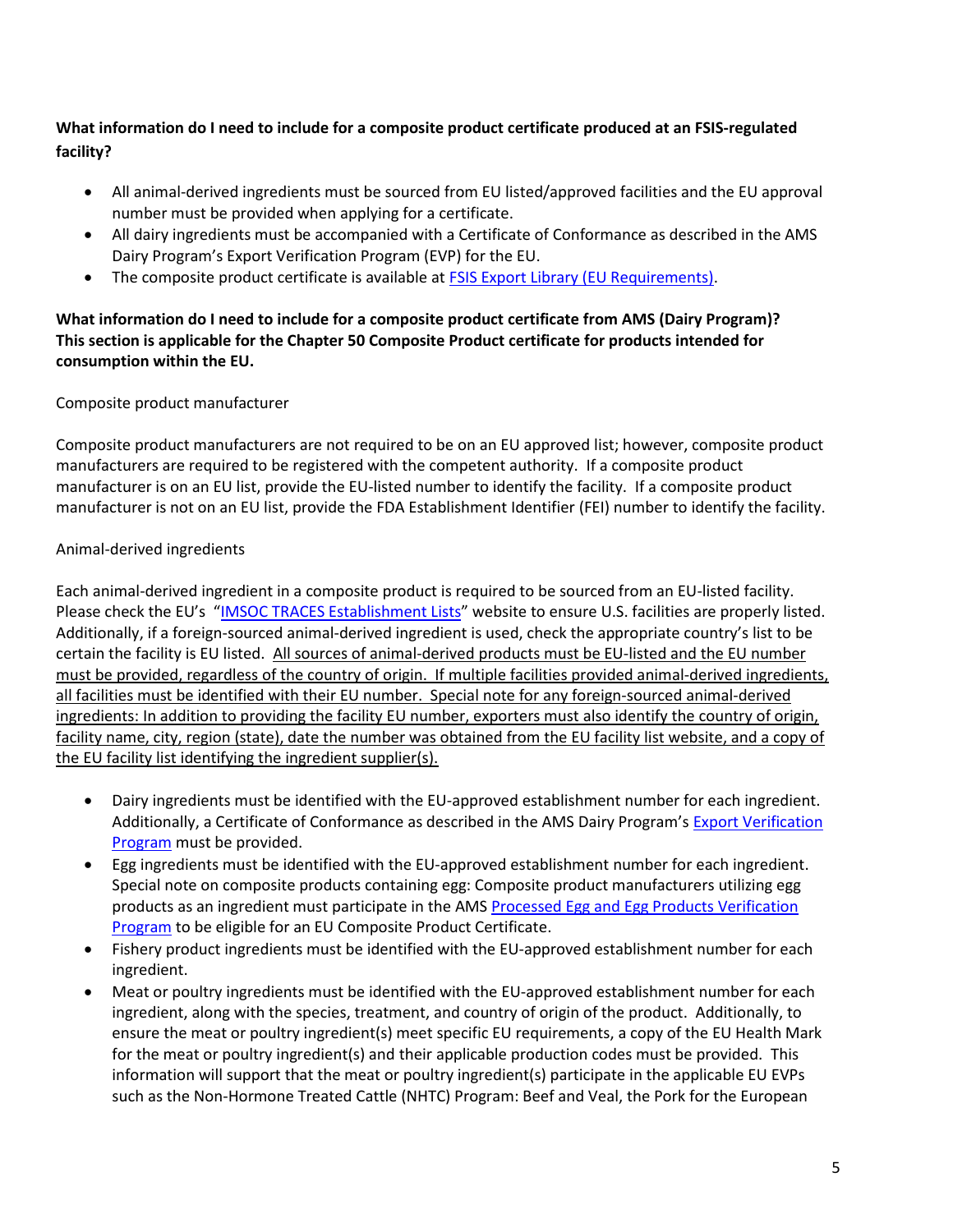Union (PFEU) Program, or the Poultry Export Verification (PEV). Details on these programs are provided in the [FSIS Import & Export Library for the European Union](https://www.fsis.usda.gov/inspection/import-export/import-export-library/european-union) in the "Other Requirements" section. Special note for foreign-source meat ingredients: If a foreign-sourced meat product is utilized as an ingredient in a composite product, first confirm via th[e FSIS Import & Export Library t](https://www.fsis.usda.gov/inspection/import-export/import-export-library)hat the supplier is eligible to import the meat product into the U.S. Second, referencing the "[IMSOC TRACES Establishment Lists](https://webgate.ec.europa.eu/tracesnt/directory/publication/establishment/index#!/search?sort=country.translation)," obtain the EU-approved facility identification number and other required information to request a certificate.

# Cold Storage Facilities

If a composite product is shipped from a cold storage facility, the cold storage facility must be on an EUapproved facility list. Thus, if a composite product is shipped from a cold storage facility, provide the EU approved cold storage facility number.

# **What information do I need to include for a composite product transit certificate?**

# **This section is applicable for the Chapter 52 Composite Product Transit Certificate for products transiting through the EU to another country.**

For FSIS regulated composite products, the transit composite product certificate is available at FSIS Export [Library \(EU Requirements\).](https://www.fsis.usda.gov/inspection/import-export/import-export-library/european-union)

# Composite product manufacturer

Composite product manufacturers are not required to be on an EU-approved list; however, composite product manufacturers are required to be registered by their competent authority. If a composite product manufacturer is on an EU list, provide the EU listed number to identify the facility. If a composite product manufacturer is not on an EU list, provide the FDA Establishment Identifier (FEI) number to identify the facility.

## Animal-derived ingredients

U.S.-sourced animal-derived ingredients included in composite products transiting through the EU are NOT required to be sourced from an EU listed facility. However, if a facility is not on an EU list, a U.S. regulatory agency identification number must be provided for the facility.

- Dairy ingredients must be identified with each ingredient's facility number. This may be an EU-approved establishment number, an Interstate Milk Shipments number, USDA plant number, or FEI number. Along with the manufacturing facility number, the manufacturing date or date range for those dairy ingredients must also be provided. Additionally, a Certificate of Conformance as described in the AMS Dairy Program's [Export Verification Program m](https://www.ams.usda.gov/services/imports-exports/dairy-exports/eu-dairy-exports)ust be provided.
- Egg ingredients must be identified with each ingredient's facility number. This may be an EU-approved establishment number or USDA plant number. Special note on Chapter 52 Composite Product Transit certificates containing egg products: Because the composite product is not destined for the EU, composite product manufacturers utilizing egg products as an ingredient are not required to participate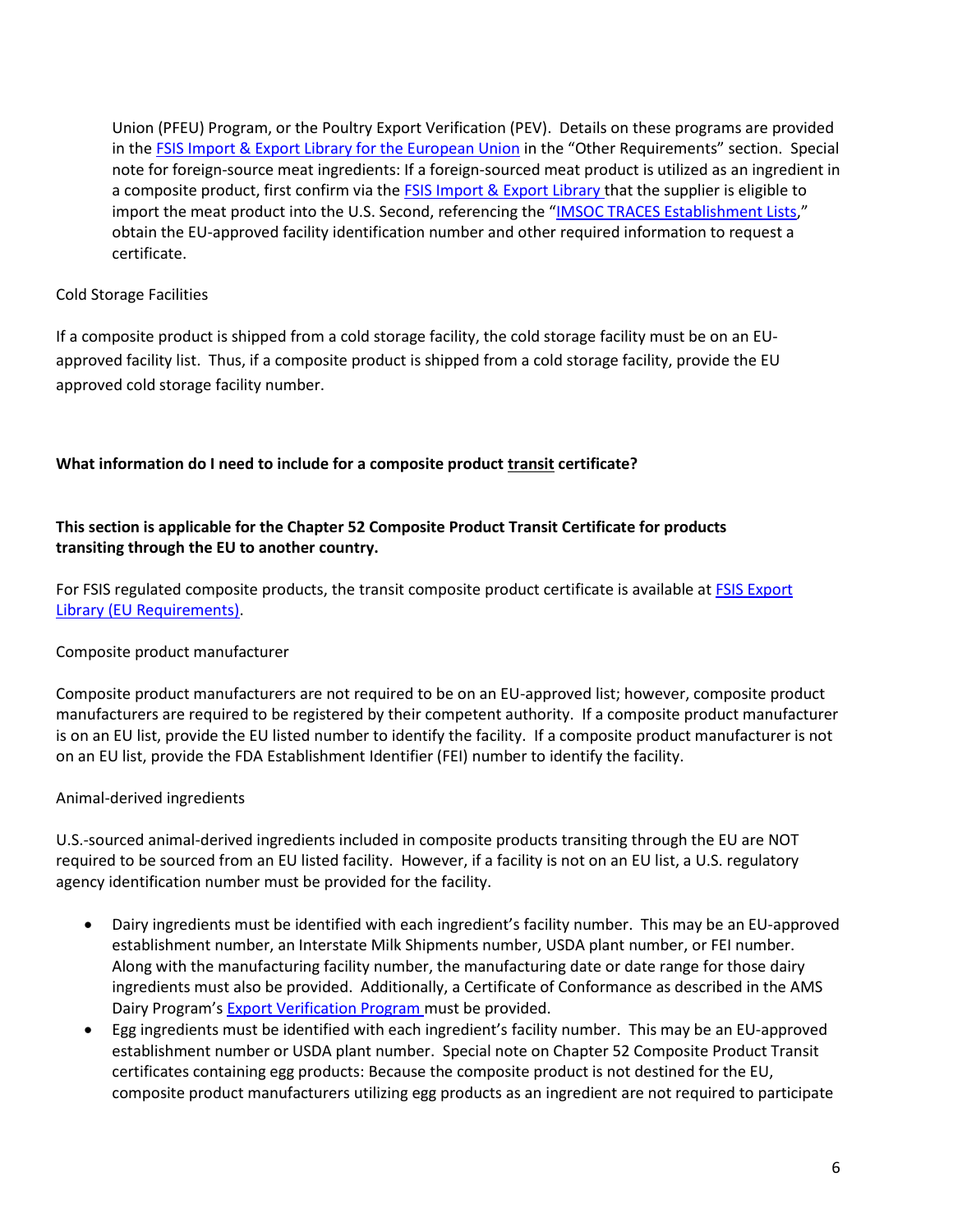in the AMS Processed Egg and [Egg Products Verification Program](https://www.ams.usda.gov/services/imports-exports/further-processed-egg-products-verification-program) to be eligible for an EU Composite Product Certificate.

- Fishery product ingredients do NOT require information to be included on the Chapter 52 transit certificate.
- Meat or poultry ingredients must be identified with either each ingredient supplier's EU-listed number or the [FSIS establishment number.](https://www.fsis.usda.gov/inspection/establishments) Additionally, meat or poultry ingredients from the U.S. must be on the "[Official Listing for Eligible Suppliers for the USDA Export Verification Program for Products](https://www.ams.usda.gov/services/imports-exports/products-transiting-eu)  [Transiting the EU](https://www.ams.usda.gov/services/imports-exports/products-transiting-eu)." Special note on Chapter 52 Composite Product Transit certificates: Because the composite product is not destined for the EU, foreign-sourced meat/poultry ingredients are not required to be on EU lists. However, the supplying establishment must be on the relevant FSIS Eligible Foreign [Establishments list.](https://www.fsis.usda.gov/inspection/import-export/import-export-library/eligible-foreign-establishments) Finally, the species, treatment, and country of origin of the product must be identified.

# **Certification Agency Contact Information:**

USDA, AMS, Dairy Program Dairy Grading Branch, Export Team Phone: 202-720-3171 Fax: 844-804-4701 E-mail: [DairyExportsQuestions@usda.gov](mailto:DairyExportsQuestions@usda.gov)

Food Safety and Inspection Service (FSIS) Office of Policy and Program Development (OPPD) Import/Export Program Development Staff (IEPDS) Phone (202) 720-0082 E-mail: [importexport@usda.gov](mailto:importexport@usda.gov)

## **Other Agency Contact information:**

For questions about the AMS Dairy Program Certificate of Conformance for dairy ingredients: USDA, AMS, Dairy Program Dairy Grading Branch, Audit Services Phone: 559-509-2599 Fax: 844-804-4701 E-mail: [DairyAuditServices@usda.gov](mailto:DairyAuditServices@usda.gov)

For questions about the AMS Processed Egg and [Egg Products Verification Program:](https://www.ams.usda.gov/services/imports-exports/further-processed-egg-products-verification-program) USDA, AMS, Livestock and Poultry Quality Assessment Division, Auditing Phone Number: 501-766-4782 Fax Number: 202-690-2746 E-mail: [EV.Export@usda.gov](mailto:EV.Export@usda.gov)

• Import Conditions for Composite Products:

[https://ec.europa.eu/food/safety/international\\_affairs/trade/special-eu-import-conditions-composite](https://ec.europa.eu/food/safety/international_affairs/trade/special-eu-import-conditions-composite-products_en)[products\\_en](https://ec.europa.eu/food/safety/international_affairs/trade/special-eu-import-conditions-composite-products_en)